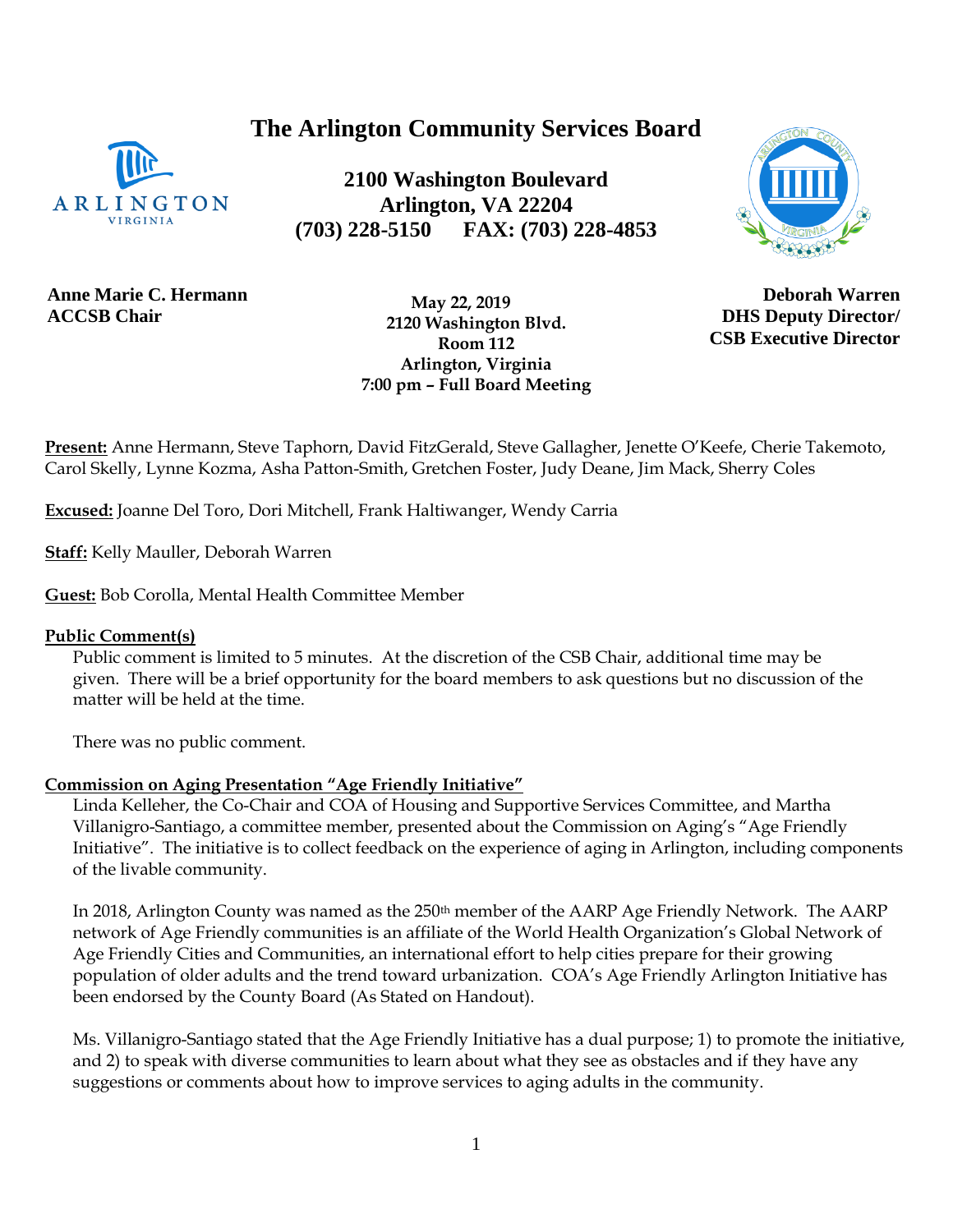Ms. Villanigro-Santiagro provided an overview of the 8 domains of a livable community. The 8 domains are the aspects of community life that people identified as key to remaining as actively engaged in the life of the community as they want to be (Refer to Handout). The domains are as follows:

- 1. Community support and health services accessible and appropriate services including expertise in health issues in aging
- 2. Outdoor spaces and buildings places to gather and move safely indoors and out
- 3. Transportation alternatives to driving, affordable and accessible
- 4. Housing both appropriate design for comfort and safety, and affordable housing options for different stages
- 5. Social participation reducing isolation through available and accessible social activities
- 6. Respect and social inclusion opportunities to participate in the larger community, intergenerational activities
- 7. Civic participation and employment active involvement including both paid work and volunteer
- 8. Communication and information Outreach in multiple forms and venues

Ms. Kelleher directed the members to the handout referencing the AARP Livability Index. The AARP Livability Index considers the characteristics of the 8 domains in communities across the country. Ms. Kelleher stated that the COAs focus will be on Arlington and, specifically, affordable and accessible housing, health and transportation.

Ms. Kelleher provided an overview of the questions that the COA would like answers to from the CSB and the community.

- 1. What is lacking from your perspective as a commission member that would make Arlington a better place to live?
- 2. What are your current experiences with older adults now, or what potential future trends do you foresee?
- 3. Have you accessed resources within or outside the County to help you address these challenges?
- 4. What types of residents needs, if any, have you identified in your work with individuals 60 years of age and older?
- 5. Are there areas where the COA could collaborate more closely to enhance services for older adults?
- 6. What tools do you feel would be helpful for your program to adequately serve individuals 60 years of age and older now and in the future?

Ms. Kelleher asked the members to email her any feedback they may have.

Ms. Warren referred to the AARP Livability Index and asked for clarification about Arlington's lower scoring categories of opportunity and environment and what they refer to. Ms. Kelleher responded that she and Ms. Villanigro-Santiagro will need to find out more information about the definition of the two categories and report back to the CSB.

Ms. Warren asked for the deadline for completion of the community survey (Refer to Handout). Ms. Kelleher responded that the deadline is early summer.

### **CSB Chair Transition**

Chair Hermann spoke about exiting as Chair of the CSB - her term will end June 30 - and about the transition to a new Chair. She stated that she has greatly appreciated the energy, effort and enthusiasm of staff, especially those working directly with the CSB – Deborah Warren, Oliver Russell and Kelly Mauller - and all of the board members, and the opportunity to work together to serve our clients and the community. Chair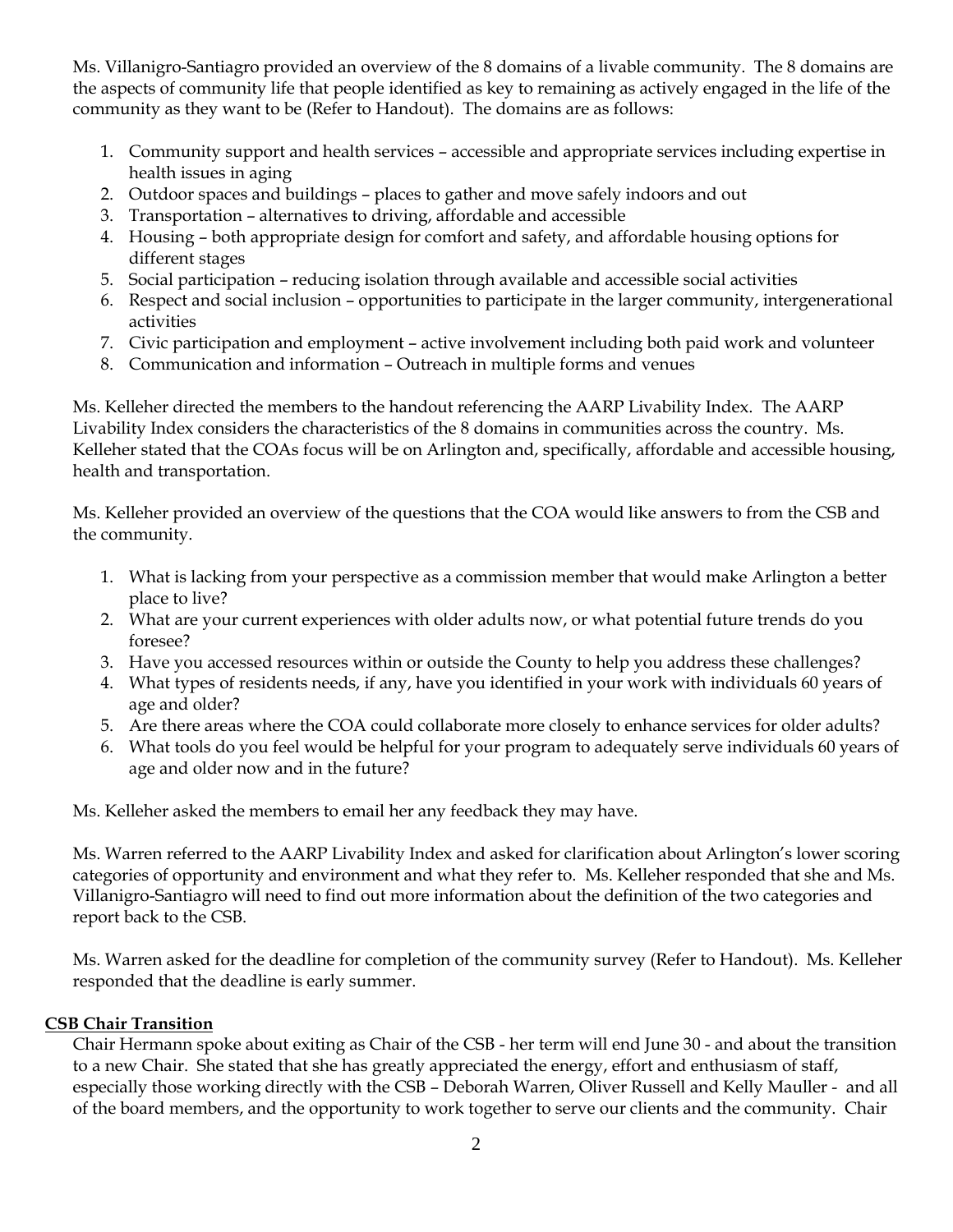Hermann announced that she has recommended Jenette O'Keefe to the County Board as the next Chair. Ms. O'Keefe is willing to serve beginning July 1st, pending appointment. Chair Hermann introduced Ms. O'Keefe

Ms. O'Keefe thanked Chair Hermann. She stated that serving on the CSB has been a great experience and that she feels privileged to be able to represent people who represent other people in need. She added that she is looking forward to a good year ahead.

Ms. O'Keefe introduced CSB Member, Steve Gallagher, who has agreed to serve in the position of CSB Vice Chair. She stated that Mr. Gallagher will add a great balance to the leadership of the CSB.

### **CSB Chair Recognition Reception**

Ms. Skelly invited the members and their spouses to an appreciation reception for Chair Hermann and exiting CSB member, Ms. Deane, on June 10th, in her home, from 5:00 p.m. to 7:00 p.m. The Executive Committee will meet immediately following the reception.

# **Approval of the April 17, 2019 ACCSB Meeting Minutes**

Chair Hermann called for a motion to approve the April 17, 2019 ACCSB Full Board meeting minutes. Ms. Skelly motioned to approve the minutes, Mr. Gallagher seconded the motion, and the minutes were approved as amended.

# **Executive Director's Report**

 $\checkmark$  Ms. Warren provided an update about the Step VA Advisory Council (STAC) meeting. She stated that Step VA is the regulations going forward to strengthen the entire CSB system so that there is more consistency in services across the State. Ms. Warren noted that the first required steps were to implement Same Day Access (SDA) and provide Primary Care Screenings. All 40 CSBs have implemented SDA and primary care screenings.

Ms. Warren reported that the next step for STAC is to define outpatient services. She stated that Arlington will receive an allocation of \$224,000 in base-line funding to assist in providing outpatient services. The funding will allow Arlington to hire 1FTE to support children's services and 1FTE to support adult services. Ms. Warren added that Northern Virginia will receive an additional 15% which will provide Arlington with a total of \$179,400 in funding for outpatient services.

Ms. Warren reported that the State will provide a second disbursement based on a "needs based funding". Ms. Warren stated that the "need" is based on the Behavioral Health System Assessment and Virginia VCU's Health Equity Index. She noted that Arlington tends to score too high on these assessments making it difficult to receive additional funding.

Ms. Warren reported that STAC is working to develop a plan to increase mobile crisis services. She stated that these services would include an increase in staff being able to go out into the community with police to provide crisis stabilization services. Ms. Warren reported that STAC is also working to define the remaining steps that CSBs are required to implement. She listed the remaining steps:

- peer support and parent partners
- intensive care coordination
- services to active military vets and their family members to ensure that CSBs understand military cultures not just to veterans, but to their family members. She noted that STAC is scheduled to attend a summit on military culture on June 17th.

Chair Hermann asked if Arlington will receive the \$224,000 in funding automatically. Ms. Warren responded that a plan for the funding will need to be developed and submitted to the State by June 14th.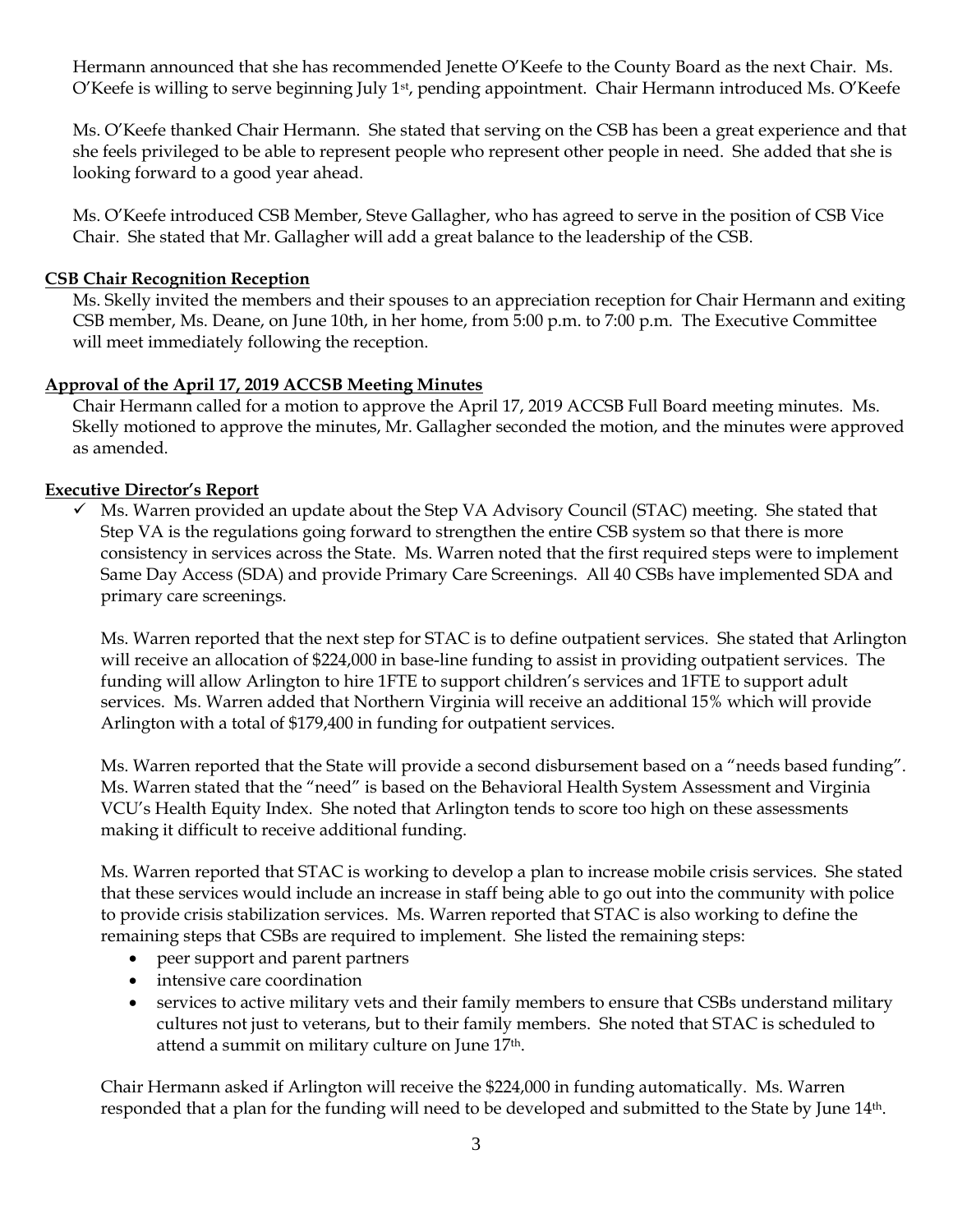She added that the State has until July  $12<sup>th</sup>$  to provide feedback about the plan to Arlington and then Arlington will submit the final plan to the State by July 26th. She noted that Arlington will receive the funding beginning July 8<sup>th</sup> while the plan is still being negotiated.

Ms. Skelly asked if this would be a good time to raise the CSBs concerns about underserved individuals with autism and mental illness. Ms. Warren responded that there is data available to support the concerns.

 $\checkmark$  Ms. Warren stated that budget funding allocation refers to the County's allocation of 1.5 FTEs for CSB services, which was approved due to the CSB's advocacy. She added that the .5FTE was allocated specifically to expand an existing .5FTE, housed in Developmental Disability Services, which was dedicated to individuals with cooccurring autism and behavioral health challenges. Ms. Warren noted that last year a position was approved for the young adult program but the position is currently vacant. Ms. Warren stated that, given the fact that the State is providing funding for a 1FTE position for adult outpatient services, the CSB may want to consider advocating to allocate the now vacant young adult 1FTE to Emergency Services.

Ms. Deane commented about the young adult position being approved for two years but only being filled for a few months, and asked if the funding received for the now vacant position will be returned to the State. Ms. Warren responded that the funding can be shifted to other areas with a service need and that if the funding is not spent by the end of the fiscal year, the funds go into the County's general fund.

 $\checkmark$  Ms. Warren stated that the procurement process involves multiple County entities including the County Attorney's office. She added that the RFP for the group homes has been submitted to purchasing in the Department of Management and Finance for revisions.

Ms. Deane asked if there is a time frame for completion of the process. Ms. Warren responded that she did not receive a time frame.

Chair Hermann called for a motion from the CSB Full Board for the Executive Committee to send a formal letter to the County Manager and/or County Board regarding the status of CSB contracts waiting for renewal by the Procurement Office. Chair Hermann called for a motion to send the letter. Ms. Skelly motioned to approve sending the letter. Mr. Gallagher seconded the motion.

 $\checkmark$  Ms. Warren reported about the Destination 2027 initiative; Arlington's Plan for Achieving Health Equity by 2027 (Refer to Handout) developed by Reuben Varghese, Health Director and Public Health Division Chief and the Destination 2027 Steering Committee. Ms. Warren explained that the plan is focused on equity. She provided a brief overview of the report. Ms. Warren stated that the Steering Committee is recommending that the County adopt a health equity policy and that there be an oversight entity.

#### **Approve CSB By-Laws**

Chair Hermann opened a discussion about the previously approved CSB By-Laws (Refer to Handout). She noted that the full board was not given the required 7 days-notice to review the By-Laws before they could be approved. She stated that revisions were received after that approval and the Executive Committee agreed to ratify the approval, incorporate the new revisions, and give the full board members the opportunity to review and final approve the By-Laws. Chair Hermann called for motion to approve the By-Laws. Ms. O'Keefe motioned to approve the By-Laws. Ms. Deane seconded the motion and the By-Laws were approved as amended.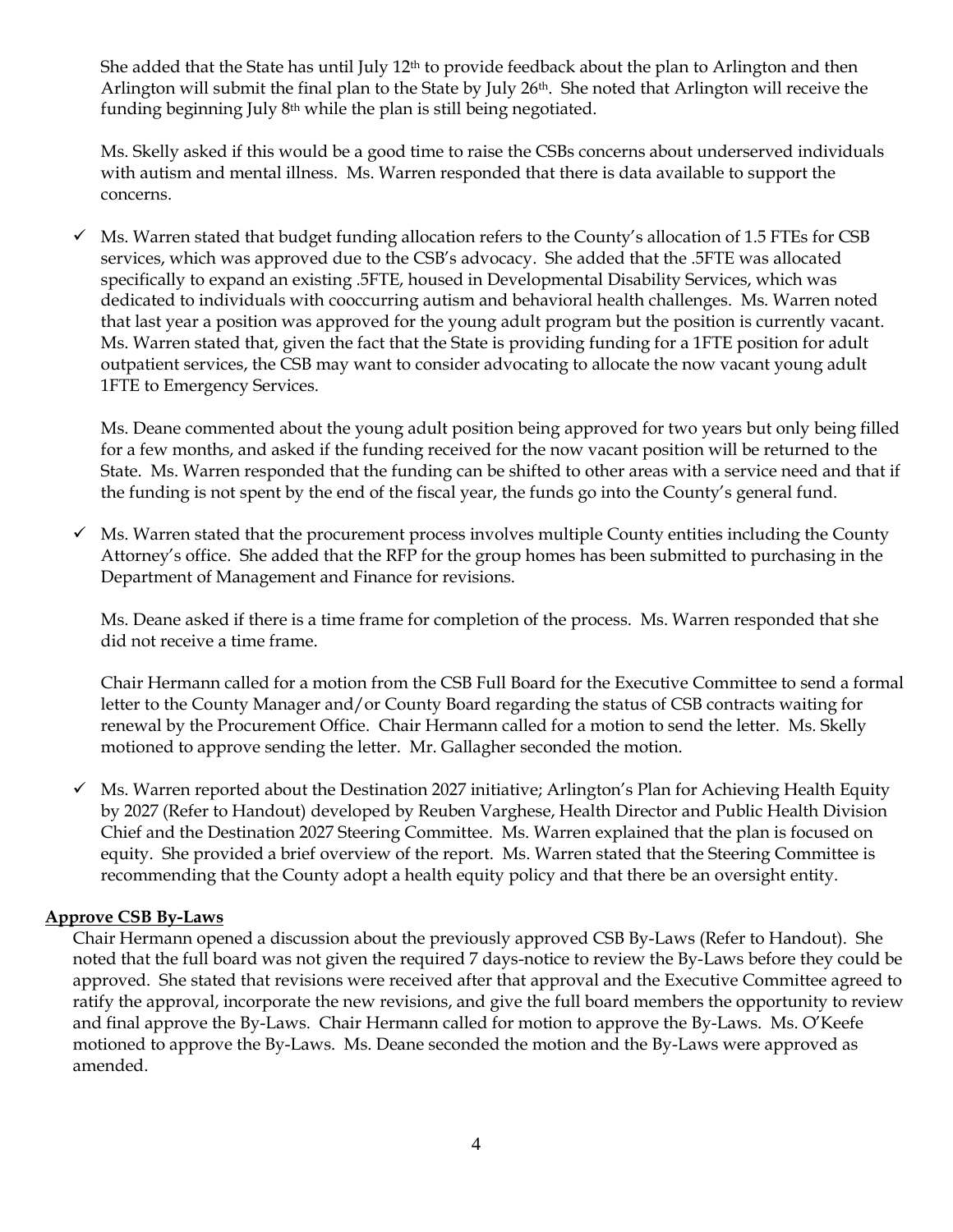#### **CSB Annual Awards Ceremony**

Ms. Mauller reminded the members that the CSB Annual June Awards Ceremony will be held on June 19<sup>th</sup>, one hour prior to the CSB Full Board meeting at 6:00 p.m. at 2100 Washington Boulevard in the lower level auditorium. She stated that all of the nominations have been reviewed, selected and approved by Ms. Warren and the CSB Division Chiefs. CSB County Board Liaison Libby Garvey has been invited to attend and speak.

#### **Miscellaneous Updates/Information**

Ms. O'Keefe reported about the VACSB Training and Development Conference held in Williamsburg on May 1<sup>st</sup> through May 3<sup>rd</sup>. The conference features skill-building, innovative practices and unique models of Community Service Boards/Behavioral Health Authorities (CSB/BHA) and regional programs. She stated that the conference provided valuable information.

Ms. O'Keefe stated that she attended the keynote speaker sessions by Dr. Wambeam, Senior Research Scientist at the Wyoming Survey & Analysis Center (WYSAC) of the University of Wyoming, about substance use. She added that Secretary Carey recognized Arlington County, as well as Ms. Warren, during the State of the State presentation.

Ms. Warren reported that she attended the Executive Director Forum with State level officials at the conference. She added that there are 3 VACSB conferences per year:

- January Legislative Conference
- May Development and Training Conference
- October Public Policy Conference
- $\checkmark$  Ms. Takemoto reported that she has signed on to represent the CSB Board for the Arlington County's Census Committee. She stated that the Committee is recruiting as many organizations as possible to join. Ms. Takemoto stated that the first step is to request Arlington organizations to support the census count and spread awareness. Ms. Takemoto asked the members to send her any organizations that may be interested and she will contact them. Mr. Mack called for a motion for the members to become an Arlington Census partner. Mr. Taphorn seconded the motion. The members agreed unanimously.
- $\checkmark$  Chair Hermann reminded the members about the CSB Annual Retreat scheduled for June 15<sup>th</sup> at 2120 Washington Boulevard in room 424 from 9:30 a.m. to 2:00 p.m. Patrick Hope will attend as the lunch time speaker and present about working effectively with our General Assembly Delegation. Jennifer Faison, VACSB Executive Director, will attend to present about legislative and budget advocacy.

Ms. Warren added that the upcoming new Chair of the Alexandria CSB, will attend the retreat as an observer.

- ✓ Chair Hermann announced that the County will host "Arlington Cares: A Celebration of Volunteerism" to honor individuals with 100 hours of volunteer service on July 23rd. The event will be held at the National Rural Electric Cooperative Association, located at 4301 Wilson Blvd, from 5:30pm to 7:30pm. She asked the members to send their name to Ms. Mauller if they have completed the required number of hours.
- $\checkmark$  Chair Hermann thanked Ms. Deane for her service on the CSB Board and her strong commitment in advocating for improvements to services at Virginia Hospital Center (VHC) during the hospitals expansion process. Ms. Deane's 9-year term will expire on June 30<sup>th</sup>. Ms. Warren announced that the County Board approved the land swap of the Edison Complex with VHC on May 11th.